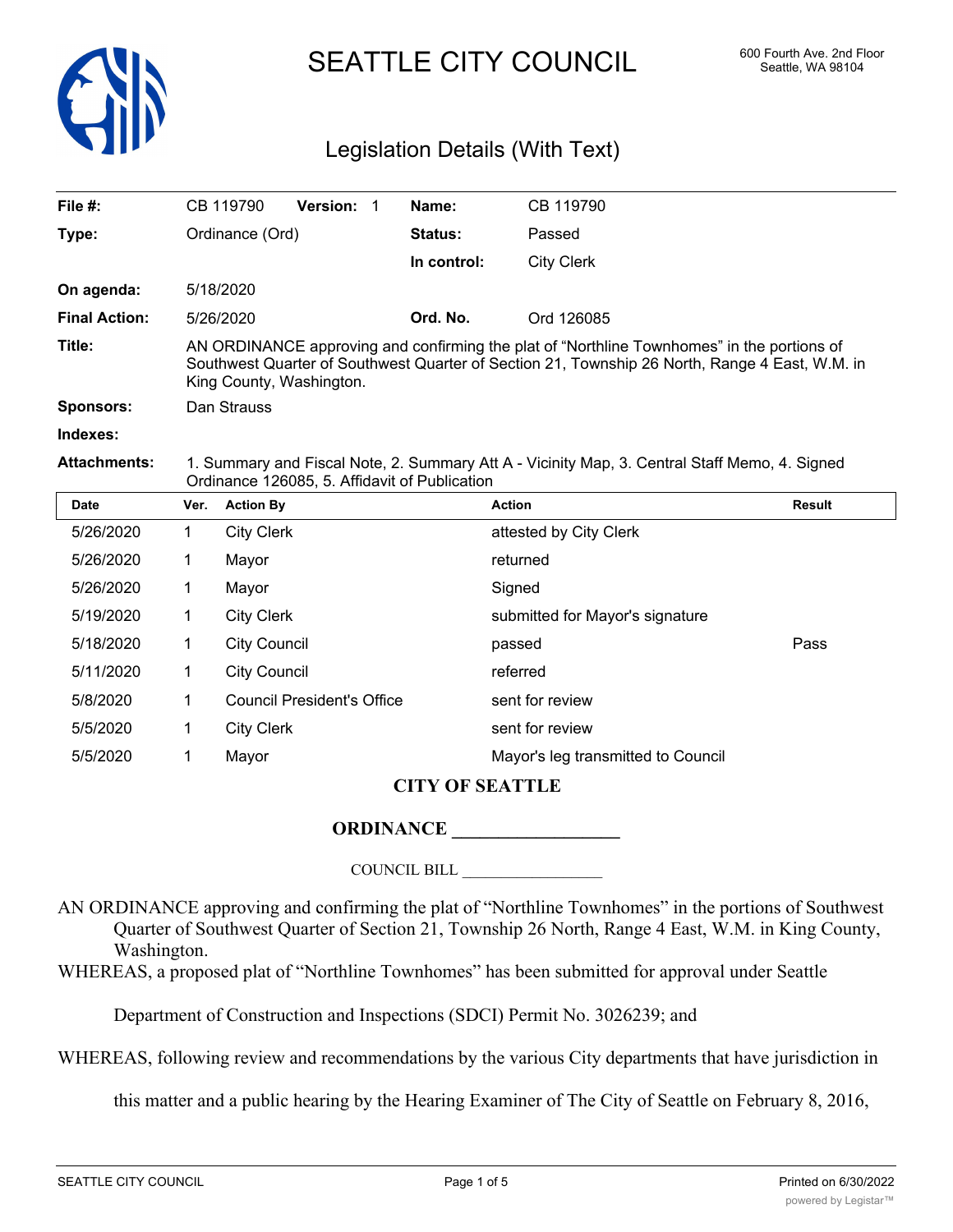the Hearing Examiner approved the preliminary plat of "Northline Townhomes" on August 12, 2019; and

WHEREAS, SDCI has confirmed that the preliminary plat conditions have been satisfied; and

- WHEREAS, the Director of Transportation and the Director of SDCI have, subject to Council approval, approved the final plat and have reported that the final plat now meets all of the requirements of the State platting law (chapter 58.17 RCW) and of the Seattle Municipal Code (Chapter 23.22), except for the execution of the required certifications by the King County Assessor and the King County Finance Division; and
- WHEREAS, the Director of Transportation and the Director of SDCI report that the plat of "Northline Townhomes," a copy of which is in Clerk File 314426, is now complete and ready for City Council approval; NOW, THEREFORE,

#### **BE IT ORDAINED BY THE CITY OF SEATTLE AS FOLLOWS:**

Section 1. The City Council finds and declares that:

A. On February 29, 2020, Governor Inslee proclaimed a State of Emergency for all counties throughout the State of Washington as a result of the confirmed person-to-person spread of COVID-19 in Washington State.

B. The COVID-19 disease, caused by a virus that spreads easily from person to person and which may cause serious injury and death, has spread throughout King County and Seattle.

C. On March 3, 2020, Mayor Durkan issued a Proclamation of Civil Emergency declaring a civil emergency within Seattle based on the confirmed spread of COVID-19 in King County and resulting deaths.

D. In recognition of the danger that hospitals may become overwhelmed with COVID-19 patients unless the spread of the disease is slowed, on March 23, 2020, Governor Inslee imposed a stay-home order throughout Washington State prohibiting all people in the State from leaving their homes or participating in gatherings with only limited exceptions for participating in essential activities or essential business services.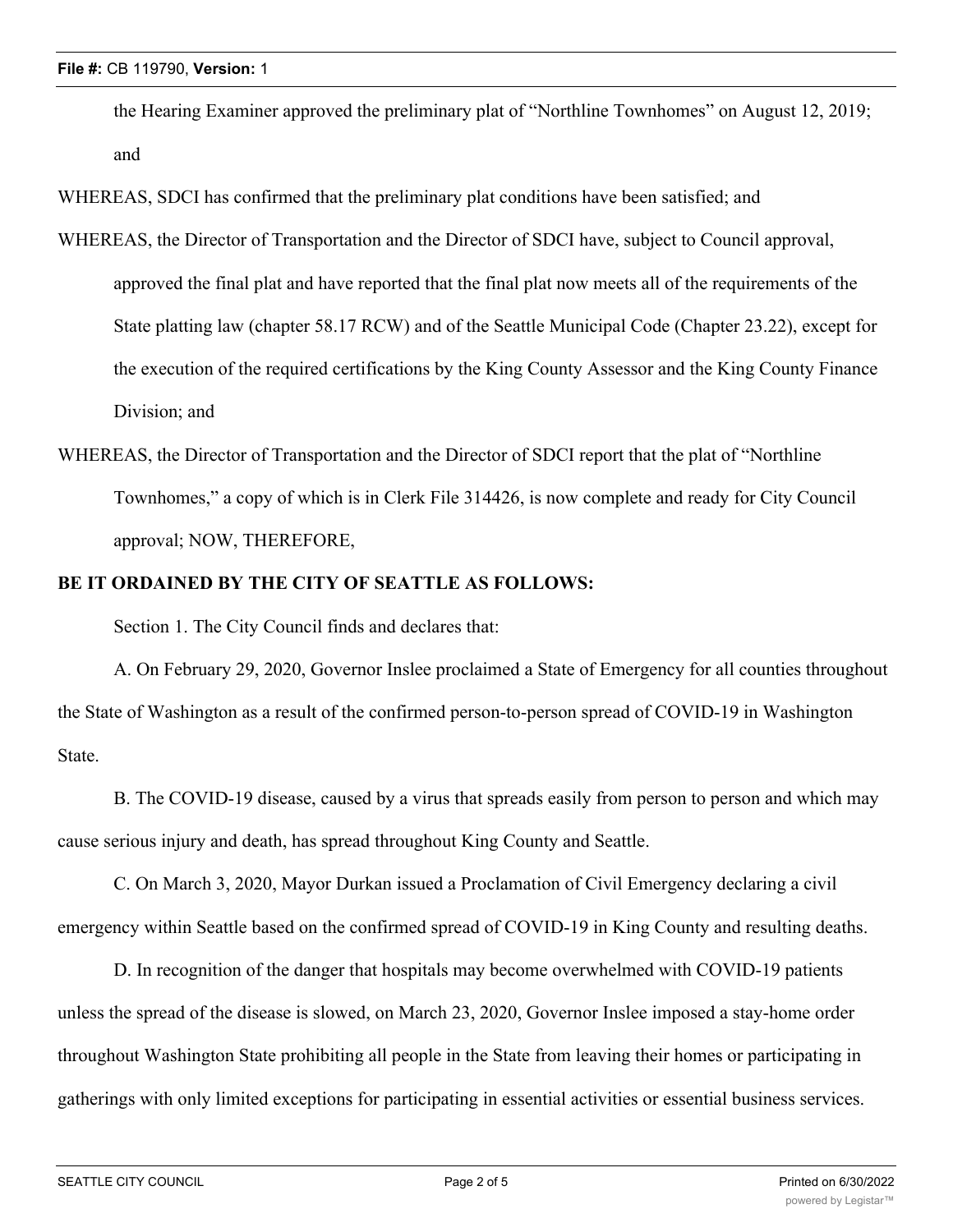The order is currently in effect through May 31, 2020.

E. The Governor's Proclamation 20-28 prohibits agencies from taking action (as defined in RCW

42.30.020), unless the matter is (1) necessary and routine; or (2) necessary to respond to the COVID-19 public health emergency.

F. This legislation is necessary pursuant to RCW 58.17.140 and 58.17.170, which require the City

Council's approval of final plats within 30 days of filing.

G. The City Council routinely reviews and approves legislation creating subdivisions under chapter

58.17 RCW.

Section 2. The plat of "Northline Townhomes," a platting of portions of the Southwest Quarter of

Southwest Quarter of Section 21, Township 26 North, Range 4 East, W.M. in King County, Washington, is

legally described as follows:

PARCEL B OF CITY OF SEATTLE LOT BOUNDARY ADJUSTMENT NO. 3029176-LU, RECORDED UNDER RECORDING NUMBER 20180824900005, IN KING COUNTY, WASHINGTON, SAID INSTRUMENT SUPERCEDED THE BOUNDARY LINE ADJUSTMENT RECORDED UNDER RECORDING NUMBER 20180308900010.

TOGETHER WITH ACCESS AND UTILITY EASEMENTS AS DELINEATED ON THE FACE OF SAID LOT BOUNDARY ADJUSTMENT.

SITUATE IN THE COUNTY OF KING, STATE OF WASHINGTON.

Section 3. With respect to the plat of "Northline Townhomes," together with any interest in abutting streets, as executed by Ben Rutkowski as Managing Member and approved by the Director of Transportation and the Director of the Seattle Department of Construction and Inspections, the City Council makes the

following findings:

A. The final plat is in substantial conformance with the approved preliminary plat; and

B. When both the King County Assessor and King County Finance Division have affixed their

certifications as required by RCW 58.17.160(4), the requirements of State law and City ordinances that were in

effect at the time of preliminary plat approval will also have been satisfied by the subdivider; and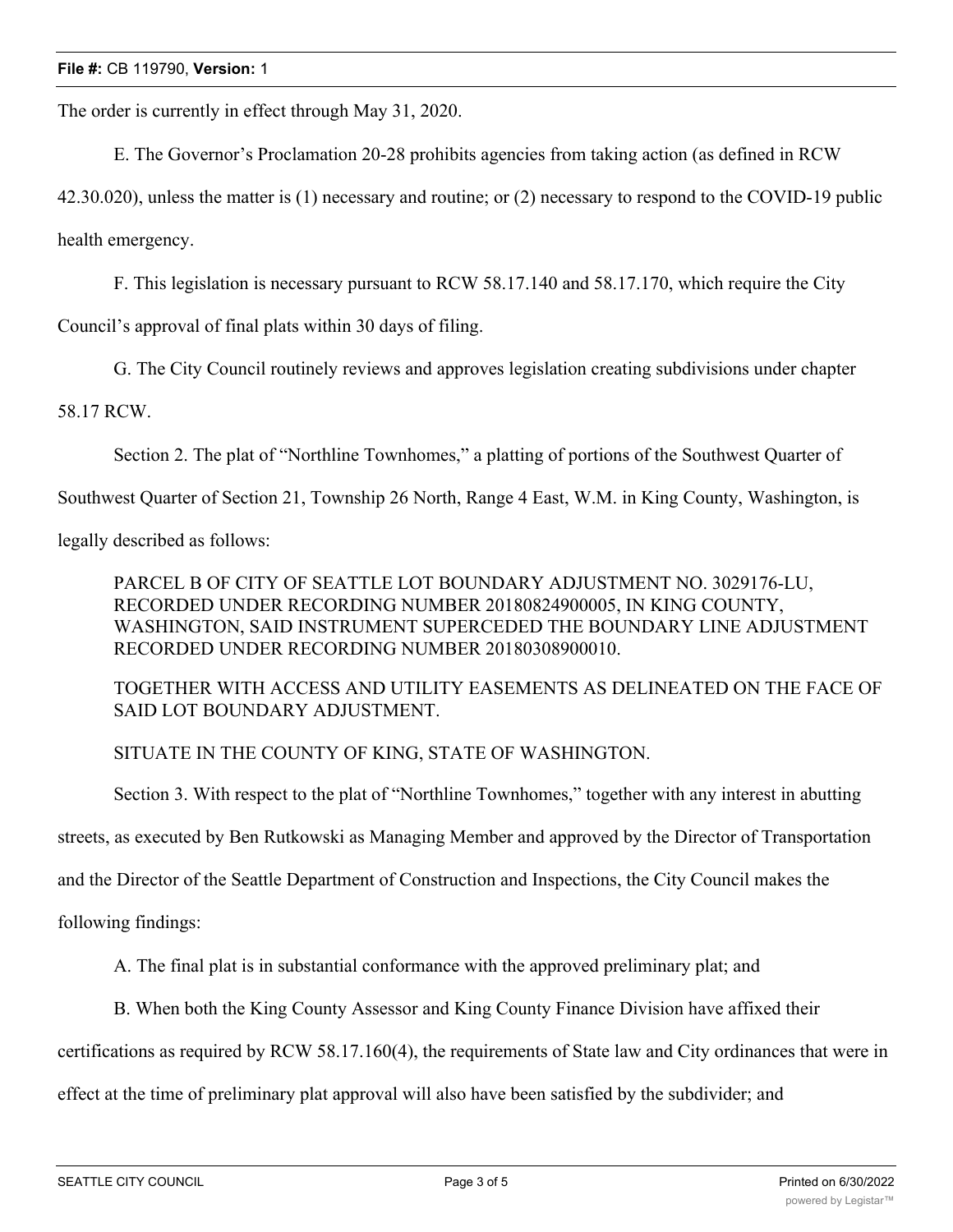C. The public use and interest will be served by the establishment of the plat, and the plat makes appropriate provision for the public health, safety, and general welfare.

Section 4. The plat of "Northline Townhomes" a subdivision in portions of the Southwest 1/4, Southwest 1/4 of Section 21, Township 26 North, Range 04 East, W.M. in King County, Washington, is in all respects approved and the plat confirmed and accepted, subject to certification by the King County Assessor and King County Finance Division, and the City Clerk is authorized and directed to execute a certificate upon the face of such plat attesting to the approval thereof as evidenced by enactment of this ordinance.

Section 5. This ordinance shall take effect and be in force 30 days after its approval by the Mayor, but if not approved and returned by the Mayor within ten days after presentation, it shall take effect as provided by Seattle Municipal Code Section 1.04.020.

| Passed by the City Council the                           | day of |        | , 2020, and signed by |
|----------------------------------------------------------|--------|--------|-----------------------|
| me in open session in authentication of its passage this |        | day of | 2020.                 |

President of the City Council

Approved by me this day of  $\qquad \qquad$ , 2020.

Jenny A. Durkan, Mayor

Filed by me this day of 3020.